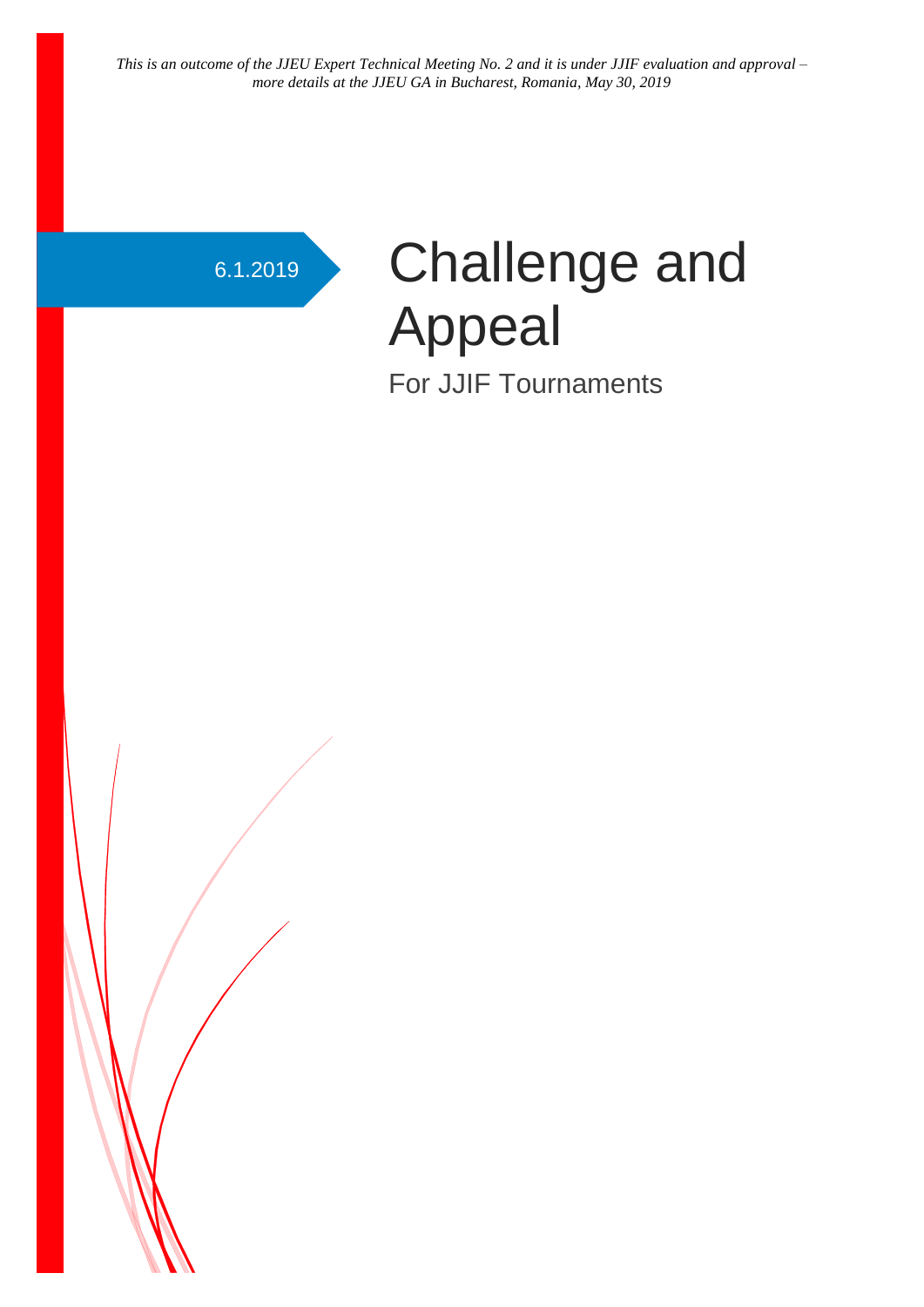## 1 Challenge and Appeal

There are two possibilities to oppose against the outcome of a fight or a situation in a fight.

A CHALLENGE shall lie against any breach of the competition rules which could have reasonably changed the outcome of the contest and are happening between the start and the end of a single flight. A challenge cannot be made after the fight has ended by the referee, but only during the ongoing fight, as defined in Section [1.2.2.](#page-3-0)

An APPEAL shall lie against any part of the competition rules, which are not challengeable. It shall be made after the fight has been ended, and cannot be used an alternative for the challenge.

### 1.1 Appeal

An APPEAL shall lie against any part of the competition rules, which are not challengeable, as defined in Section [1.2.1](#page-2-0) and happen outside the time of the match.

Examples could be, a different person was fighting the match than it should have been, wrong drawings and wrong placement in a draw, referees from same countries like one of the athletes, ….

#### 1.1.1 Appointment of Appeal Committee

The Appeal Committee of the event is composed of 3 persons appointed by the JJIF President or in his absence, the next highest-ranking official of JJIF and the JJIF Sports Director. Any of the afore-named may sit on the Appeal Committee.

Any member of the Appeal Committee shall withdraw and be replaced by an adhoc member appointed in the same manner as an appeal committee member, if any of the participants involved is from the same country as the said member. If there is no adhoc member, the Appeal Committee may validly deliberate with 2 or even 1 member.

#### 1.1.2 Scope and Grounds of Appeal

The appeal should be made without any disrespect to one and all. Refusal by a contestant to leave the mats when called upon to do so by the referee or in case of any kind of unacceptable behavior/misconduct committed by a contestant, his coach or an official shall result in loss of the right to appeal.

#### 1.1.3 Fee

A refundable appeal fee of US\$ 50 must be paid to the JJIF Sports Director or such other designated person before the appeal is filed. The fee shall be refunded only if the appeal is successful; otherwise it shall be forfeited and be remitted to JJIF.

#### 1.1.4 Time of Appeal

An appeal must be announced and filed in writing in a prescribed form if available, either before (if possible) or immediately after the contest during which an alleged breach has occurred at the designated place at the main table where appeals shall be registered. It is not possible to appeal between the beginning and the end of the fight.

The appeal must be confirmed within 10 minutes as from the time of filing of the appeal, in writing in a prescribed form, if available stating the grounds or reasons of the appeal. If the appeal is not so confirmed within 10 minutes, the appeal shall lapse.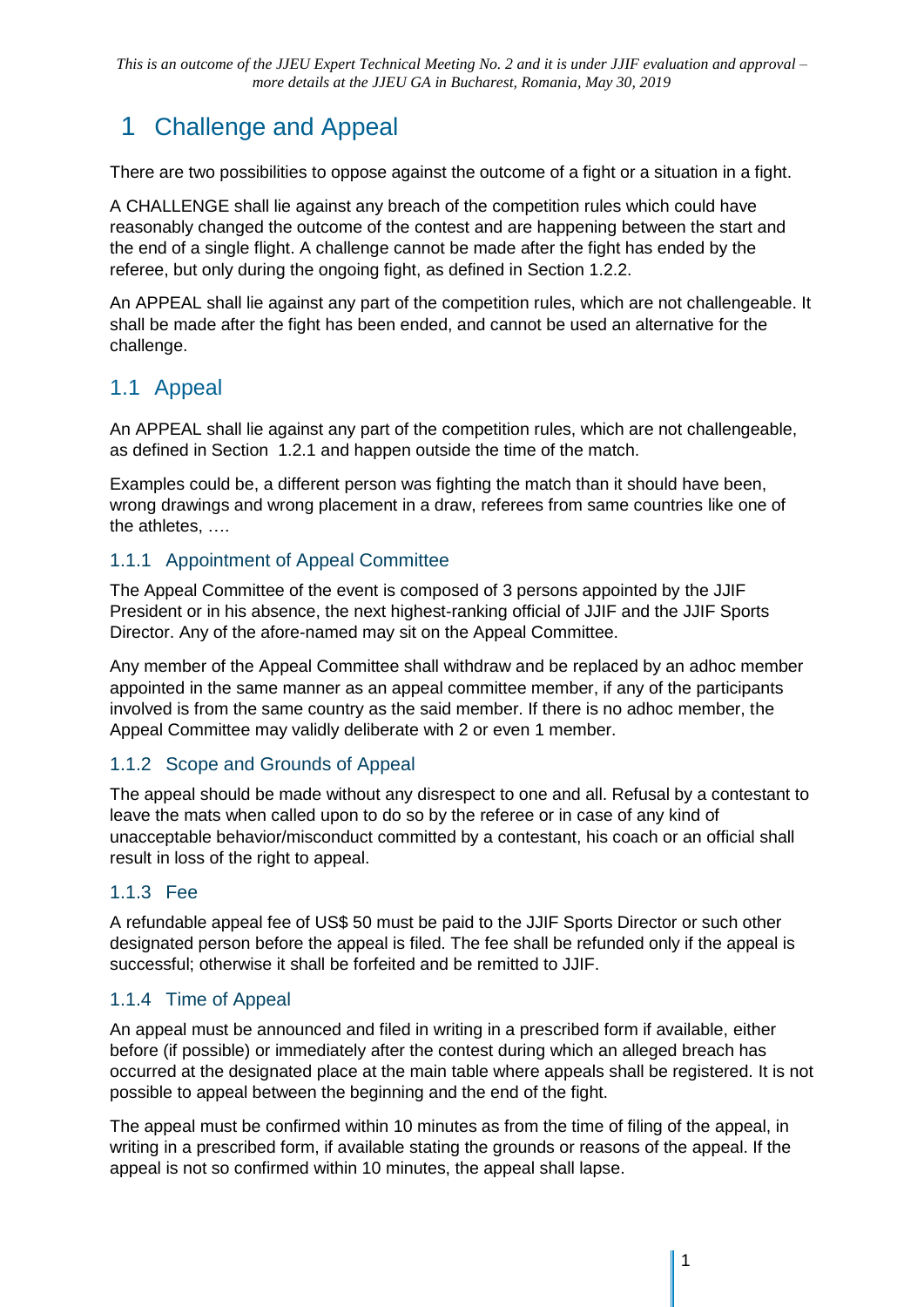#### 1.1.5 Suspension of competition

As from the time of filing the appeal, the competition in that category may continue but matches that will depend on the outcome, and possible will be skipped.

If possible, the fight is marked in the (electronic) score form, in order to inform other participants about possible changes.

#### 1.1.6 Evidence

A video system put in place by the JJIF or the organizer of the event to assist the referees for the event shall be the primary evidence which the Appeal Committee shall consider in determining the appeal.

If there is no video such video system put in place by the JJIF or the organizer of the event to assist the referees for the event, it shall be the responsibility of the appealing party to produce evidence supporting his appeal.

Such evidence shall be reliable and relevant and constitute clear evidence of the breach complained of. They may consist of videos, testimonies/admissions of parties, referees etc…

The weight to be attached to such evidence shall be determined by the Appeal Committee.

The Appeal Committee may consider such other evidence produced by any other party or which it may have gathered of its own and may call upon such person whom, it is of the opinion, may assist the Appeal Committee, to testify.

#### 1.1.7 Outcome of Appeal

The Appeal Committee shall be successful only if the breaches complained could have changed the final outcome of the contest.

The Appeal Committee shall decide on the consequences of a successful appeal with regard to the impugned contest depending on the nature of the appeal: Restart of the whole contest; awarding the victory to the successful appellant…

The decision of the Appeal Committee shall be final.

#### 1.2 Challenge

The challenge is an interaction between the referee and the coach with the goal of changing the result of a specific situation within a fight. The challenge must happen between the start and the end of the fight.

#### <span id="page-2-0"></span>1.2.1 Challengeable Situation

There are the following situations which are challengeable:

Everything that will change the result of the fight for example

- Technical mistakes, for example the awarded point is wrongly shown at the screen, non-running/running of the time
- Given penalties, for example hard contact, passivity.
- Awarded points
- Etc.

A challenge can't be over challenged